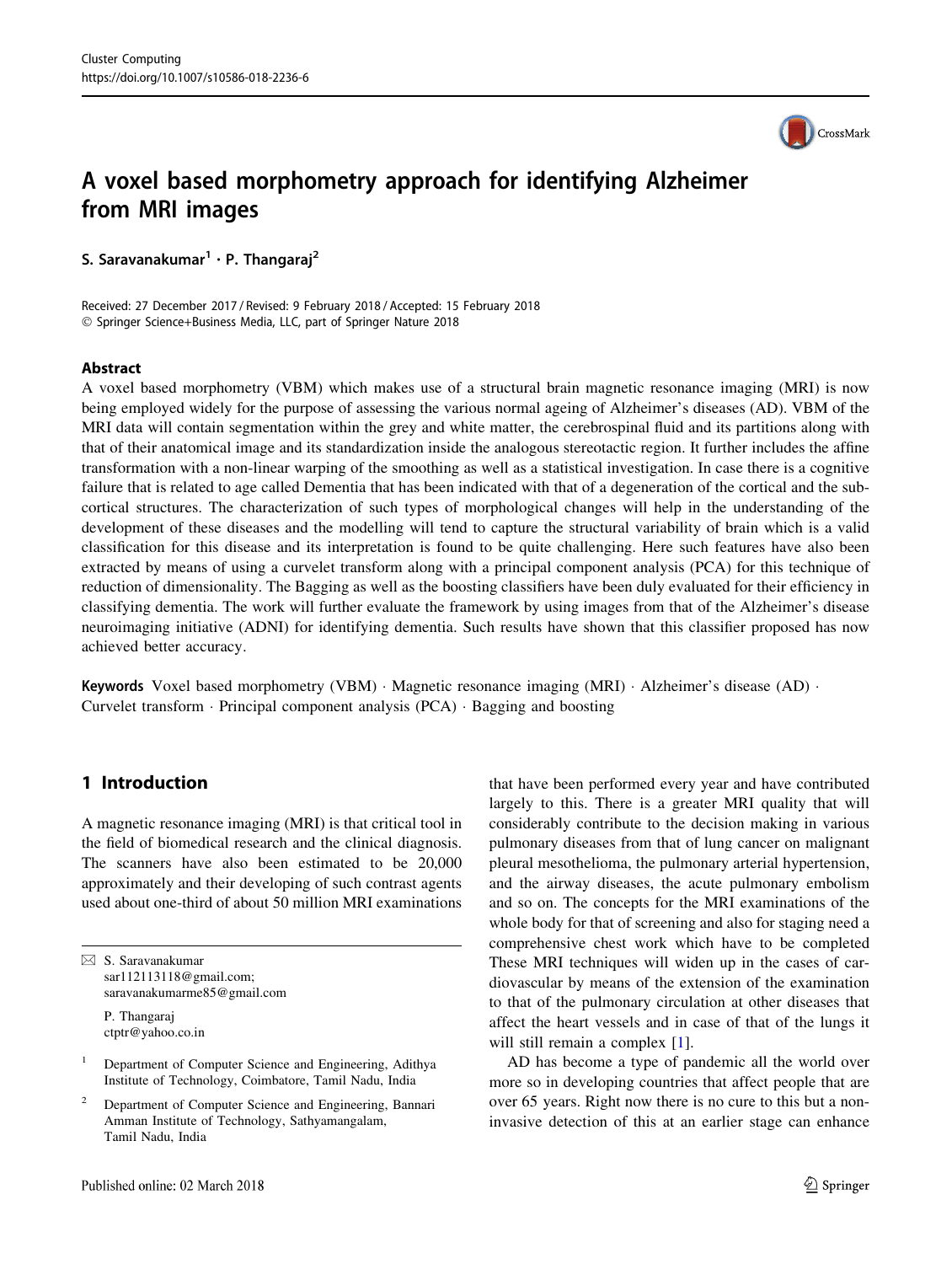the life quality greatly for the patients as well as their families. It can also help the researchers in developing appropriate treatment. Further, a significant impact on the AD to the society this system will be for an automatic detection of AD which is greatly desirable. By means of using the data from MRI, in many approaches the AD is detected in the early stages.

Such concepts deal with the discriminative feature extraction and choice of several models of classification from computational intelligence and classification models [\[2](#page-7-0)].

The VBM, is that automated technique that has an unbiased assessment of the structure of the brain at the level of the voxel which does not need any prior assumptions that will concern the several structures for the assessment that is now a standard tool in examination of their morphological changes owing to the health ageing, the psychological disorders and the neurodegenerative diseases. Here the VBM has also been used in the comparing of the regional grey matter and its volume between the adult patients of hyper thyroid and matched healthy controls. This is found to be one of the first such works that is called the morphometric of the brain through VBM along with the diffeomorphic anatomic registration through this exponentiated lie algebra (DARTEL) approach [[3\]](#page-7-0). This MRI is that type of imaging method employed in clinical diagnosis and biomedical research that can generate a greater contrast image of the human body part. The significant MRI benefits are its non-invasive nature and the wealthy information from soft tissue anatomy. Another precise MRI image investigation depends not just on their capability or the physicians however based on the techniques of automated feature extractions in the MRI images. The wavelet transform (WT) is recently used and will further provide good levels of localization in the spectral and the spatial domains. But these discrete wavelet transform (DWT) is completely variation in terms of translation which are found to be the coefficients of wavelet that behave in a very unpredictable manner [\[4](#page-7-0)].

In a real-world data, like that of speech signals, MRI scans and digital photographs, a high dimensionality has to be reduced. This is the transformation of a higher dimensional data. Ideally, the depiction will have to show a data size and the intrinsic data dimensionality. This intrinsic dimensionality will be the minimal number of parameters that are required for accounting for the observed properties of data. The reduction of dimensionality and the other properties that are undesired in the high-dimensional spaces. As a result of this, the reduction of dimensionality will facilitate the classification, the visualization and these higher dimensional data compression. The reduction of dimensionality was performed by using some linear techniques like classical scaling, factor analysis and PCA [\[5](#page-7-0)].

The classification of the MRI images in accordance to its anatomical field which is a necessary task in solving when being faced with an increasing quantity of such medical images. The MRI is that imaging technique which produces rich clinical diagnosis information as well as biomedical research. The MRI and its values are exaggerated by the accurate and automated classification along with daily clinical practice and automatic analysis of these medical images to determine the production of significant benefits that are based on the cost and time. There are several techniques that are reported in the classification of such tumors and in most situations the support vector machine (SVM) the neural network, the knowledge based techniques, the expectation maximization (EM) algorithms and the fuzzy C-means (FCM) clustering are used. This type of SVM is that machine learning system which has been developed by means of using statistical learning theories for classifying the data points into two. These SVM models are adapted widely for the classifying, the image and its recognition as well as bioinformatics [\[6](#page-7-0)].

Here in this work, a curvelet transform has been proposed along with PCA, bagging and some classifiers for the AD in an MRI. The rest of the investigation has been organized as below: in Sect. 2 the related work in literature have been discussed. Section [3](#page-3-0) deals with methods used and Sect. [4](#page-5-0) discusses the results of experiments. The conclusion is completed in Sect. [5.](#page-6-0)

# 2 Related works

Minhas et al. [[7\]](#page-7-0) made a presentation of a novel MRI-based method to predict Mild Cognitive Impairment (MCI)-to the AD conversion from that of 1–3 years prior to a clinical analysis. Using the ADNI data, an MRI biomarker will achieve a tenfold cross-validated area which is within a receiver operating characteristic curve (AUC) of about 0.7661 in the discriminating progressive MCI patients (pMCI) from the stable MCI patients (sMCI). An aggregate biomarker that is on the basis of MRI data with a baseline cognitive measurement and the age that is attained in a tenfold cross-validated AUC score of about 0.9020 in that of a discriminating pMCI from the sMCI. The consequences of this work showed that it had the potential of early diagnosis of AD and also played a significant part in the MRI mainly in MCI-to-AD conversion and its prediction and this is on the basis of test consequences that are cognitive that improved its accuracy. Khedher et al. [[8\]](#page-7-0) further presented another new CAD system that permits an early diagnosis of the AD using segmented images of the brain. This aims at discriminating between the MCI, the AD and the normal control of the elderly using various partial least squares (PLS) and the PCA. The feature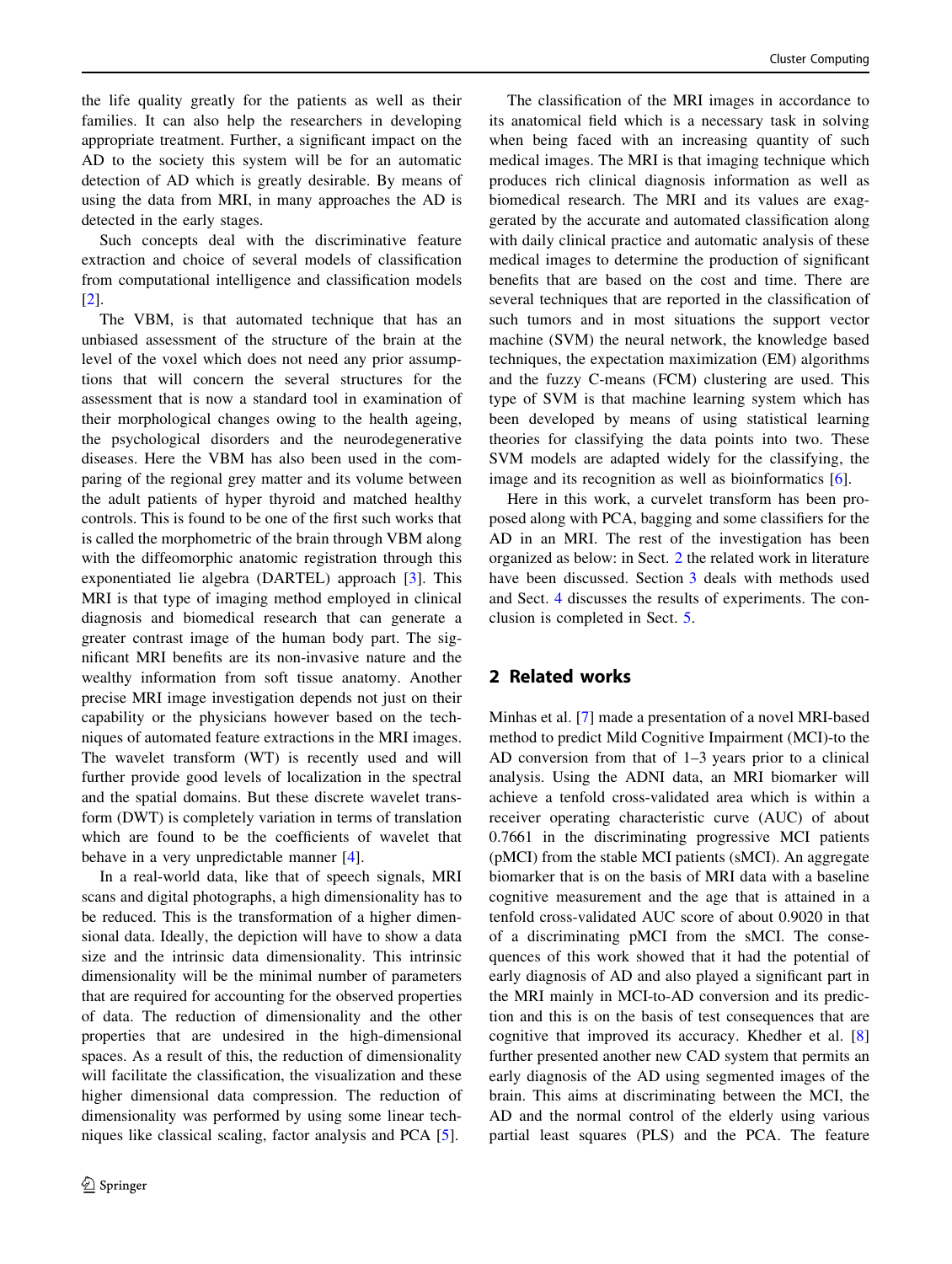extraction of the PLS and the linear SVM classifier are much more effective in extraction of discriminative information and relating to this a CAD system was developed that yielded a sensitivity that was maximum and also specificity and values of accuracy of about 85.11, 91.27 and 88.49%.

Kong et al. [\[9](#page-7-0)] presented another Infant–Toddler development training (ITDS), which was a method of robust brain MRI segmentation for the super voxel level segmentation. The ITDS also incorporated the discriminative learning concept by means of increasing the margins of various clusters using mutual information. When compared with some typical generative methods of clustering it can cope successfully with the tissue heterogeneity based on brain and also provides better results with a high level of confidence. At the same time the sound ITDS performance will be obtained efficiently in less than half minutes that is applied for clinical purposes. Villarini et al. [\[10](#page-7-0)] proposed a tool which can calculate, classify and also analyze the pancreatic volume and its curvature that follows a 3D reconstruction. The MRI uses pancreatic volume of 115 patients for a correlation between two of the variables. This is further incorporated into developing a medical image analysis and its software application in stratifying subjects and their therapies.

The MRI is one important diagnostic imaging technique to detect brain cancer early. The MRI brain image has a vital role to play for assisting the radiologists who have a tedious and time consuming process but the accuracy of this depends on the experiences. So, using computer aided systems are important and even though there are many such methods available MRI brain segmentation is a challenging issue owing to its complexity. Selvaraj et al. [\[11](#page-7-0)] proposed several methodologies of segmentation of brain images that that use automated algorithms that are also accurate and need very little interaction by users and the advantages are reviewed and discussed to produce results that are accurate. Prostate cancer is that cancer which is the second most reviewed one among med. The research based on computer aided systems have centered specifically on this cancer which is a young method and a dynamic field part that focuses this in the last ten years. The survey aims at providing a review that is comprehensive and state of the art. Lemaitre et al. [\[12](#page-7-0)] presented another comparison between the investigation and there was a debate on the probable avenues in upcoming research. Additionally, this work also presented another new online dataset that is available for research aiming at providing an evaluation framework that is common for the purpose of overcoming the present limitations.

Eldhashan et al. [[13](#page-7-0)] further made a presentation of a technique of a hybrid intelligent machine for the computer aided detection system of the brain tumor using magnetic resonance images. This method has also been on the basis of the subsequent process of computation. A feedback which is of a much pulse-coupled neural network for the purpose of image segmentation, and these types of discrete wavelet transforms for extraction of features reduce wavelet coefficient dimensionality with a particular back propagation that is called a feed forward with a neural network for classifying them as normal and also abnormal. Such experiments had been carried out for about 101 images containing 14 and 87 normal and abnormal tumors from that of these real human brain MRI data. These types of classification accuracy on the training and the testing images were 99% being considerably better.

Zhu et al. [[14\]](#page-7-0) made a focus on the various joint regression as well as classification for the diagnosis of AD and also presented another feature selection technique by means of the embedding of relational information. This relational information have included three different relationships for the three types of similarity like their response variables, the samples and also the features. The using of a dimension-reduced data, the work will also train two models of support vector regression for prediction of the Alzheimer's disease and assessment scale (ADAS)-Cog with mini mental state examination (MMSE). Extensive experiments had been conducted and the experiments on the ADNI dataset for the purpose of validating these proposed methods and their effectiveness. The results have shown that this presented method had the efficacy of enhancing the prediction of such types of clinical scores and identification of disease status when compared to other methods. Owing to this type of hypo perfusion of the brain tissue that will precede a dementia and its atrophy where the detection can be advanced through the perfusion information. These facts are attained noninvasively using an arterial spin labeling (ASL), which is a comparatively novel MR method that quantifies cerebral blood flow (CBF). By using this type of an ASL and a structural MRI, Bron et al. [\[15](#page-7-0)] made an evaluation of the diagnostic classification in about 32 different prospective presenile early stage patients of dementia with 32 healthy controls. These patients were supposed of AD or of frontotemporal dementia had the voxel wise classification that had provided their controls with an AUC of 91%. Even though the CBF quantified with that of the ASL was a good marker of such dementia there was a similar accuracy as in the case of the GM in case of voxel based classifications that added value to the MRI not being important. Tzalavra et al. [[16\]](#page-7-0) made another investigation of multi-resolution schemes of wavelet for characterizing textures of breast tumors in the DCE-MRI. These texture features of each scheme were fed inside the classifiers. The results from the experiments showed high levels of accuracy in the classification of such breast tumor making use of the fast discrete curvelet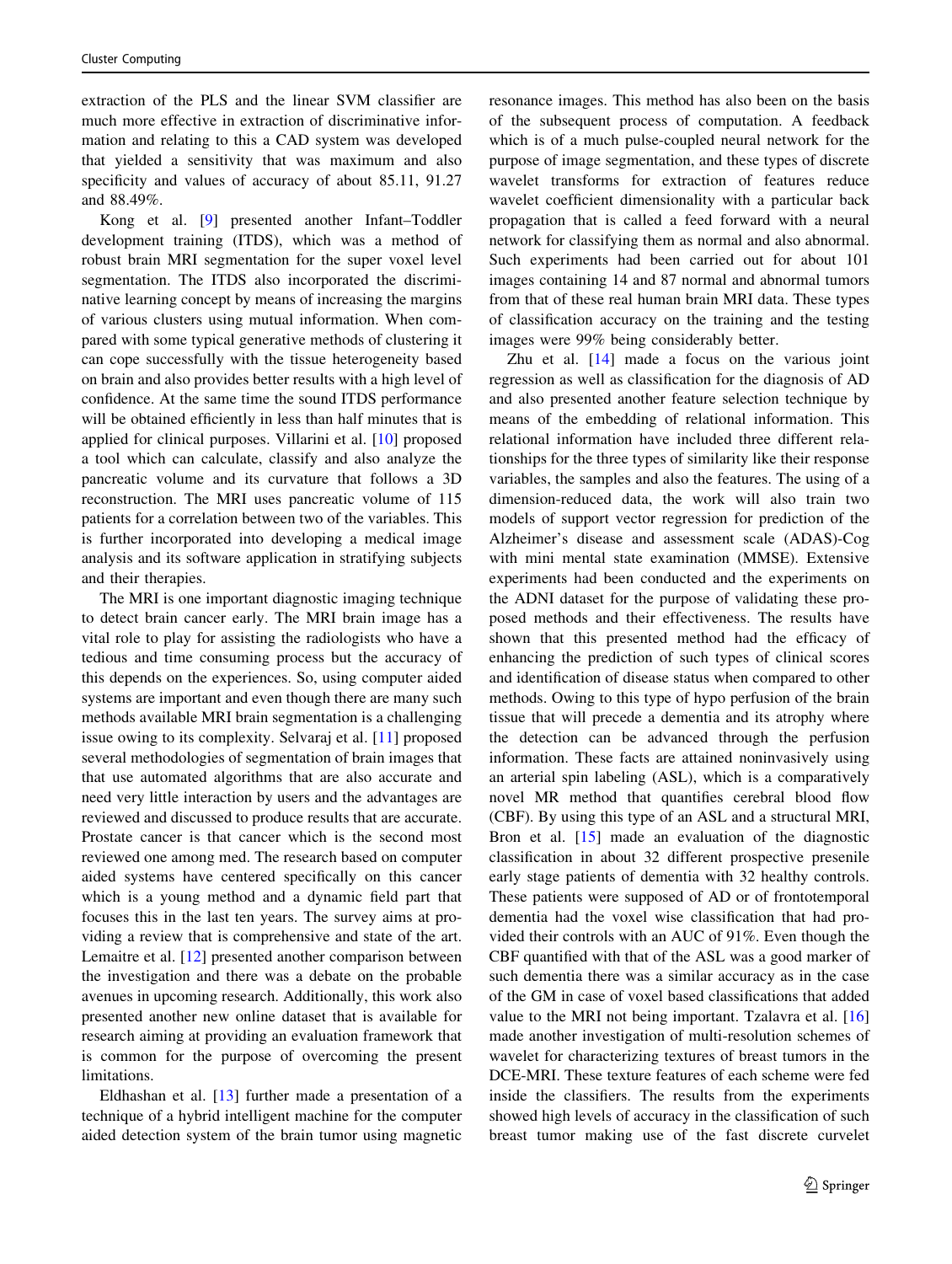<span id="page-3-0"></span>transform (FDCT) along with linear discriminant analysis (LDA) that was used as a classifier. Hence, it may be terminated that curvelet may be the key to the detection of breast cancer. This mean as well as entropy of the subimages for every one of the image schemes of decomposition have been fed as the input into various classifiers and the FDCT features that were nourished to that of a new LDA classifier gave a high performance of classification (93.18% accuracy).

# 3 Methodology

There are major improvements in the techniques of neuroimaging seen in the last few decades that include technical advances of acquisition of data and developing newer models. From among the neurodegenerative disorders the mainly common dementia cause is AD. In the modern techniques of MRI that are used for investigating the volume deficits in the regional volume debits with the structural brain abnormalities that are related with susceptibility in developing AD and also its progression. Here, the ADNI dataset has been used and a curvelet transform feature extraction method was used. The PCA for the reduction of dimensionality reduction with the bagging and boosting classifiers are used.

## 3.1 Alzheimer's disease neuroimaging initiative (ADNI) dataset

The data that had been used here has been obtained from a database of ADNI [\(http://adni.loni.usc.edu/](http://adni.loni.usc.edu/)). This ADNI had also been started in the year 2003 by the National Institute on Aging (NIA), and the National Institute of Biomedical Imaging and Bioengineering (NIBIB), with that of the Food and Drug Administration (FDA), along with some of the non-profit organizations and also some private pharmaceutical companies as a \$60 million, in a 5-year public–private partnership. The main objective of this ADNI is to experiment if serial MRI, a positron emission tomography (PET), and certain type of different biological markers, along with some clinical and neuropsychological assessments that are merged for checking the progression of these mild cognitive impairment (MCI) and the early AD. Determination of the sensitive and specific markers in the early progression of AD was for the purpose of being able to assist the researchers/clinicians to grow particular novel treatments to bring down time and cost of the clinical experiments [\[17](#page-7-0)].

The main as well as the principal investigator has been Michael W. Weiner, MD, of the VA Medical Centre and University of California—San Francisco. The ADNI has been the consequence of a lot of efforts several coinvestigators from among a broad academic institutions range along with some of the private corporations, with the subjects that continuously hired in over 50 sites in both the U.S. and Canada. The main objective of this ADNI has been the recruiting of more than 1500 adults falling between various the ages of 55 and 90. The duration of such follow up for each of these groups is duly being specified within protocols of the ADNI-1, the ADNI-2 and the ADNI-GO. The subjects that had been initially hired for the ADNI-1 and the ADNI-grand opportunities (GO) will now have the choice of being followed within the ADNI-2 [\[18](#page-7-0)].

For the purpose of getting modern information, go to [www.adni-info.org.](http://www.adni-info.org) The data that has been now employed in this work has all the subjects where the baseline MRI data (the T1-weighted and the magnetization prepared rapid gradient echo (MP-RAGE) sequence at 1.5 T, characteristically  $256 \times 256 \times 170$  voxels with that of the voxel size of approximately 1 mm  $\times$  1 mm  $\times$  1.2 mm), will in case of the least moderately confident diagnoses (which is the confidence N2), also the hippocampus volumes (the volumes of the left as well as the right hippocampi, that has been calculated by means of the Free Surfer Version 4.3), and also the test scores in some of the cognitive scales (the ADAS, that range 0–85; of the clinical dementia rating of 'sum of boxes' (CDR-SB), that have a range between 0 and 18; which is now a mini-mental state examination (MMSE), range of 0–30) [[19\]](#page-7-0).

For the purpose of diagnostic classification at its baseline, 825 subjects have been grouped as (1) the AD, within their diagnosis being the AD at baseline ( $n = 200$ ); (2) the normal cognitive (NC), in case the diagnosis is normal at that of the baseline  $(n = 231)$ ; (3) the stable MCI (the sMCI), in case this diagnosis was the MCI at all of these accessible time points (between 0 and 96 months), but in case of 36 months (where  $n = 100$ ); (4) this is a progressive MCI (the pMCI), in case the diagnosis had been the MCI at this baseline however conversion to that of the AD had been reported within about 1, 2 or 3 years, and also without any reversion to that of the MCI or the NC at any of the available follow-up which is (0–96 months) (where  $n = 164$ ); (5) the unknown MCI (the uMCI), in case this diagnosis was at MCI at its baseline but all these subjects being missing a 36 month diagnosis at the time points (where  $n = 100$ ). From the 164 pMCI subjects, about 68 different subjects had been converted to that of the AD inside its initial 12 months, and about 69 subjects that had been duly converted to that of the AD between 12 and 24 months and after one follow-up and the 27 residual subjects that had been converted to the AD among another follow-up of 24 and 36 months.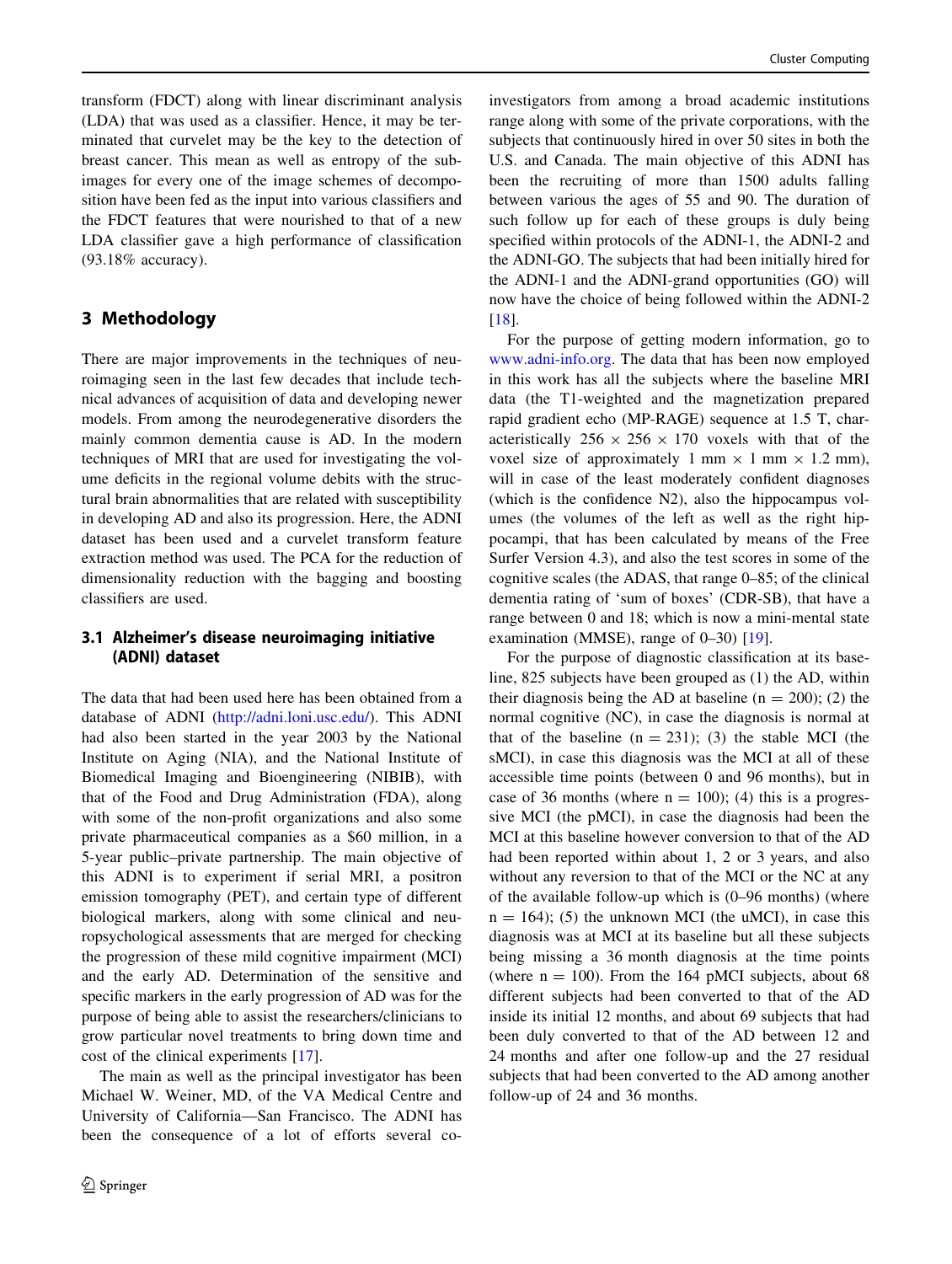#### 3.2 Feature extraction using curvelet transform

Fundamentally, these curvelet transforms will tend to be able to broaden their ridgelet transforms for that of a multiple scale analysis and also an image  $f(x, y)$ , which is that continuous ridgelet from the coefficients that have now been expressed in the Eq. (1):

$$
R_f(a,b,\theta) = \iint \psi_{a,b,\theta}(x,y)f(x,y)dxdy \tag{1}
$$

In which, an indicates that scale parameter wherein  $a > 0$ ,  $b \in R$  being the translation parameter with  $\theta \in [0, \pi]$  $2\pi$ ] as the parameter of orientation. The exact reconstruction has been completed and a ridgelet has been defined in Eq. (2) as: possible from all of these coefficients. A ridgelet may also be defined in Eq. (2) as

$$
\psi_{a,b,\theta}(x,y) = a^{\frac{1}{2}} \psi \left( \frac{x \cos \theta + y \sin \theta - b}{a} \right)
$$
 (2)

In which  $\theta$  denotes the orientation of a ridgelet that is a constant line of x cos  $\theta + y \sin \theta =$  constant and the transverse to that of such ridges which are wavelets. These ridgelets are those basis elements in obtaining a high anisotropy that captures edge better over a conventional sinusoidal wavelet [\[20](#page-7-0)]. A curvelet transform that has been based on wrapping of these Fourier samples take a 2-D image as its input in a Cartesian array f [m, n] so that  $0 \le m \lt M$ ,  $0 \le n \lt N$  and gets the curvelet coefficient that has been indexed by a scale j, with an orientation l along with two different parameters of such spatial location  $(k_1, k_2)$ . Formation of these curvelet texture descriptors, needs statistical operations that are to be applied and these discrete coefficients of curvelets have been defined in Eq.  $(3)$ :

$$
C^{D}(j, l, k_1, k_2) = \sum_{0 \le m \le M} f[m, n] \phi^{D}_{j, l, k_1, k_2}[m, n]
$$
 (3)

In which, each  $\phi_{j,l,k_1,k_2}^D[m,n]$  denote the digital curvelet waveforms implementing scaling law of effective parabolic on their sub-bands in this frequency. The curvelets will further now exhibit an oscillating behaviour edges. These wrapping based transforms are basically in case of a multiscale transform using the pyramid structure with several orientations on both the scales [[21\]](#page-7-0). The product of this is the inverse fourier that has been transformed for the purpose of obtaining the curvelet coefficients. This process is now further described as the curvelet transform  $=$  the Inverse fast fourier transform (IFFT) [the fast fourier transform (the FFT) (curvelet) of this FFT (Image)] and the product of which from that of the multiplication will be the wedge.

#### 3.3 Principal component analysis (PCA)

In case of the neuroimaging analysis, the reduction of dimensionality is a problem that is complex [[22\]](#page-7-0) having a twofold objective which are decreasing model complexity and increasing or maintaining performance. There are two alternatives that are offered reduction of feature and selection of feature. The work is efficient in methods of feature selectin in the PCA [\[23](#page-7-0)] that is used for reduction of dimensionality and as a result of this most of the information and their representative dimensions will be kept as the least important ones are removed. The PCA will generate some more new features to be presented as a linear combination of a given dataset that is present in the ddimensional space for a k-dimensional subspace so that here  $k < d$ . A set of new k dimensions the principal components (PCs), and each of these PCs is directed towards the maximum variance which excludes the variance that is accounted for the preceding components and the first component subsequently covers the maximum of the variance and the one that follows covers the lesser value (4):

$$
PC_i = a_1X_1 + a_2X_2 + \ldots + a_dX_d \tag{4}
$$

In which  $PC_i$  is the ith PC,  $X_i$  denotes the original feature which is j, and  $a_i$  denotes a numerical coefficient for the  $X_i$ 

## 3.4 Bagging classifier

The Bagging which is suggested by Breiman for reducing the error component that is done by the bootstrap sampling and is described below [[24\]](#page-7-0):

*Input* 1: *Bagging A* lg *orithm A*  2: , *Output* 1: Pr *ediction for a given test ins tan ce x* 1. For  $i = 1$  to  $T$ : Pick randomly class  $D$  (i) from  $D$ 2. Let M (*i*) become result of training A on D (*i*) *Input 2: Dataset D, item T*  $3. For i = 1 to T: Chosen test class$ 2. Let  $C(i) = Output of M(i) on x$ 4. Re turn class that appears most often among in  $C(1)...C(T)$ 

This has given error rate in a finite training dataset size and Breiman used the variability of the algorithm by reducing the term in this. For applying bagging, a neural network model was built but the initial conditions were leading to high variables in their predictions and these are considered to have low bias. The bagging makes use of D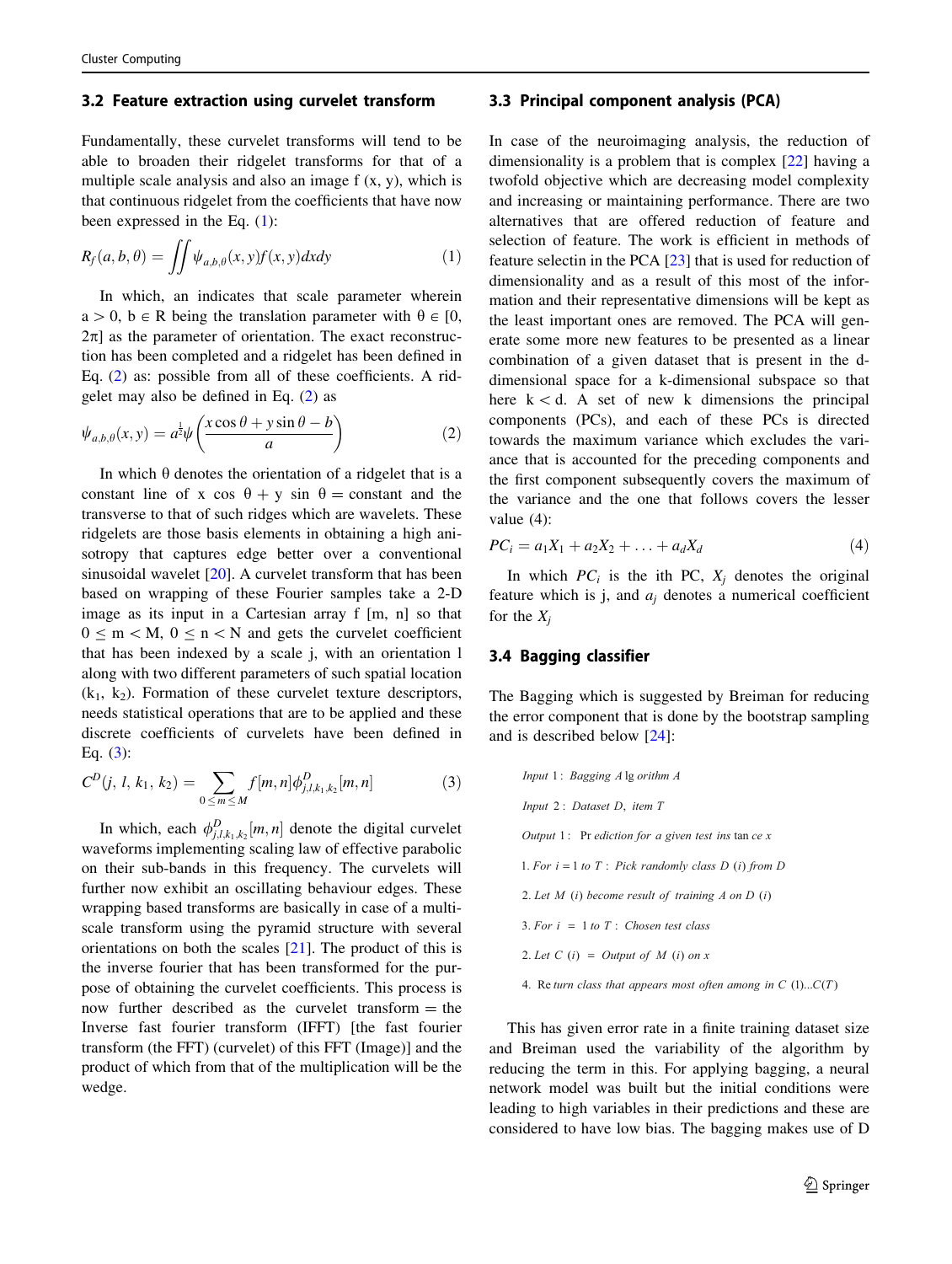<span id="page-5-0"></span>as its new training set D in which each size of  $n' = n$ , by sampling with some repetition of observation in D (1) and for a large n a set  $D(1)$  needs to have a fraction of  $(1-n/e)$ which is a unique example of D. The remaining that are duplicates the n models are suitable through the above n samples of bagging and are merged using an averaging of the output or its classification. This leads to an improvement in the unstable procedure which also includes the classification as well as the regression trees in linear regression [\[25](#page-7-0)]. Another interesting application in bagging has shown improvement in pre-image learning and can degrade mildly the stable methods and their performance.

Bagging technique permits the distribution of sampling of almost all types of classification by means of using methods of random sampling. The advantages of bagging is that it is straightforward in deriving the estimates of the errors and the complex estimates of the parameters. This is also an appropriate method to control and keep a check in the stability of these results.

#### 3.5 Boosting classifier

This is an ensemble method generating strong classifiers combining weak classifiers and this is the one that has an accuracy that is a little more than 50%. Here the weak classifiers are the simple thresholds for each of the D features (dataset for dimensionality d) [\[26](#page-7-0)].

Most of these types of boosting algorithms function by means of a selection of some of the weak classifiers and then further combine them to form some strong classifiers by means of using some weighted summation wherein each classifier will have to be weighted based on the level of performance. All of these feature vectors are assigned originally using equal weightings. They are later reweighted for every such iteration, and once another new weak classifier has been classified the examples keep decreasing. Some of these boosting algorithms also decrease their weightings for such types of misclassified examples to bring down outliers' influence.

There are several boosting algorithms that are available, where adaptive boosting (AdaBoost) is considered popular [\[27](#page-7-0)]. This AdaBoost algorithm is by assigning weightings to all of the N feature vectors, where  $D_1(i) = \frac{1}{N}$ . For each iteration  $(j = 1, 2, ..., J)$ , a weak classifier  $h_i$  results in a minimum classification error which is chosen from the set of classifiers H that are weak so that  $(5)$ :

$$
h_j = \underset{h_j \in H}{\arg \max} \left| 0.5 - \in_j \right| \tag{5}
$$

In which the error  $\epsilon_i$  will be the sum of weights of the wrongly classified examples. The chosen weak classifier  $h_i$ will be assigned a weight  $\alpha_j = 1/2 \ln((1 - \epsilon_j)/\epsilon_j)$  based

on its performance, and these weightings are later updated so that  $(6, 7)$ :

$$
D_{j+1}(i) = \frac{D_j(i) \exp(-\alpha_j t_i h_j(x_i))}{Z_j} \tag{6}
$$

In which

$$
Z_j = \sum_{i=1}^N D_j(i) \exp(-\alpha_j t_i h_j(x_i)) = \sqrt[2]{\epsilon_j (1 - \epsilon_j)}
$$
(7)

The strong classifier is now constructed from that of the chosen weak classifiers as in (8):

$$
y(x) = sign \sum_{j=1}^{J} \alpha_j h_j(x) \tag{8}
$$

The actual difference that is between the bagging and the boosting is as below:

- 1. Every model has been built above the earlier ones for the cases of boosting but in case of bagging every model is individually built.
- 2. Boosting will bring down the variance and the bias of its base classifier but the bagging will bring down the variance alone.
- 3. During the noisy data, boosting performs better than that of bagging.

## 4 Results and discussion

Here, the PCA-bagging, the PCA-boosting the bagging and the boosting methods have been used. In Table [1](#page-6-0) summary of results is shown. The number of images that are used: where 350 normal, 80 MCI, and 40 AD are used. The accuracy of classification, that is true predictive rate (being normal, MCI and lastly AD) and the true negative rate (which is normal, the MCI and the AD) as depicted in Figs. [1](#page-6-0), [2](#page-6-0) and [3.](#page-6-0)

From the Fig. [1](#page-6-0), it can be examined that the PCAboosting has higher classification accuracy by 5.09% for bagging, by 3.02% for boosting and by 1.24% for PCAbagging.

From the Fig. [2,](#page-6-0) it can be observed that the PCAboosting has higher average true positive rate by 5.16% for bagging, by 3.77% for boosting and by 2.09% for PCAbagging.

From the Fig. [3,](#page-6-0) it can be observed that the PCAboosting has higher average true negative rate by 3.03% for bagging, by 2.02% for boosting and by 0.64% for PCAbagging.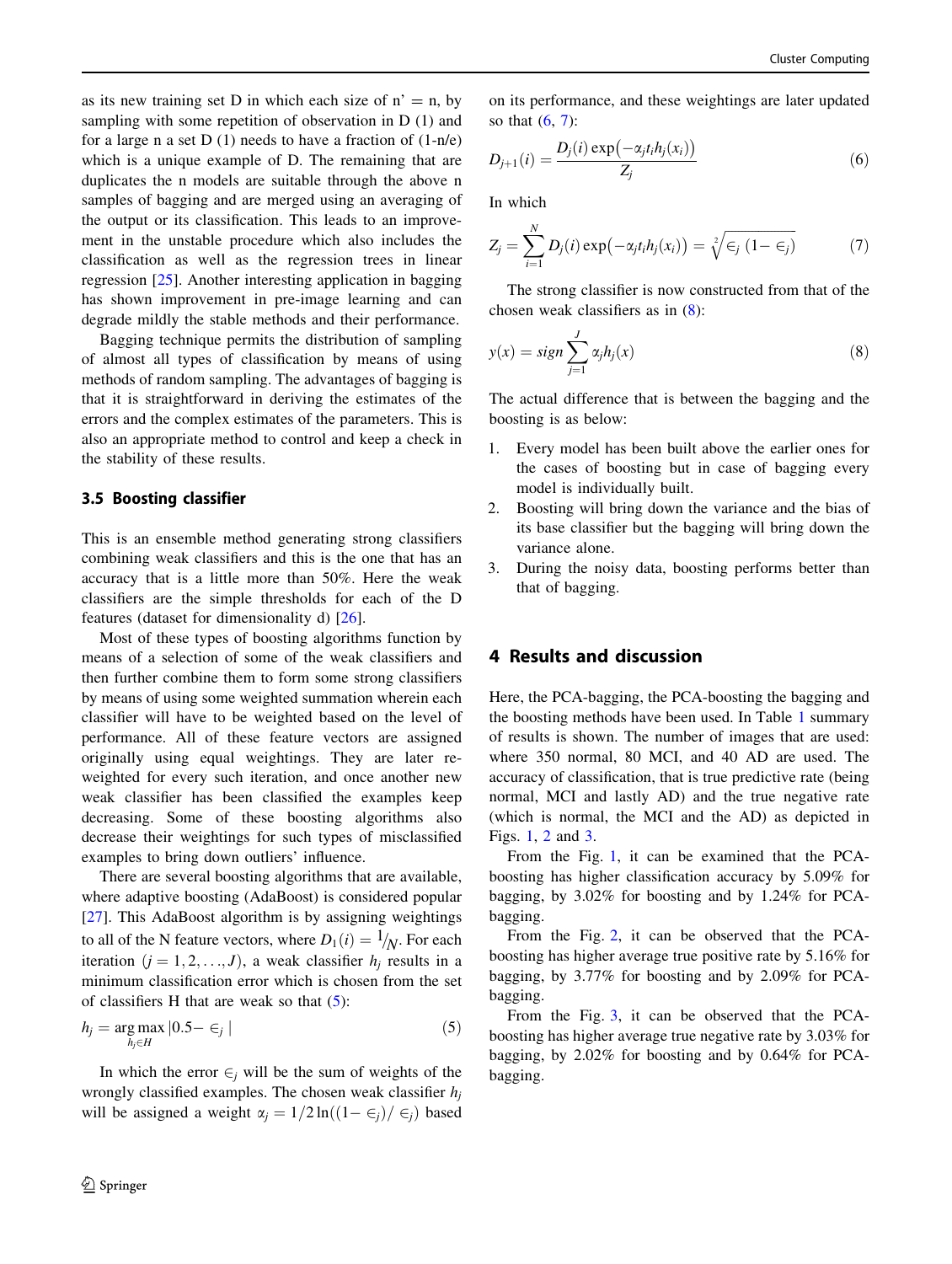<span id="page-6-0"></span>Table 1 Summary of results

|                           | <b>Bagging</b> | <b>Boosting</b> | PCA-bagging | PCA-boosting |
|---------------------------|----------------|-----------------|-------------|--------------|
| Classification accuracy   | 0.8128         | 0.8298          | 0.8447      | 0.8553       |
| True positive rate—normal | 0.8771         | 0.8943          | 0.9057      | 0.9143       |
| True positive rate-MCI    | 0.6375         | 0.675           | 0.725       | 0.7375       |
| True positive rate—AD     | 0.6            | 0.575           | 0.55        | 0.575        |
| True negative rate—normal | 0.7813         | 0.7857          | 0.8081      | 0.8119       |
| True negative rate—MCI    | 0.9194         | 0.9282          | 0.9339      | 0.9397       |
| True negative rate-AD     | 0.904          | 0.9175          | 0.9259      | 0.9335       |
|                           |                |                 |             |              |



Fig. 1 Classification accuracy





## 5 Conclusion

This brain image analyses depends on univariate voxelwise analyses like that of the VBM for aspects like structural MRI. The AD patients may tend to suffer from that of a lack of initiative, and the variations within their personality or their behaviour in day-to-day functions at work, or at home, or sometimes in care of themselves finally and eventually resulting in their death. Here, in this work the extraction of feature proposed making use of curvelet transform for reduction, the bagging as well as the boosting



Fig. 3 True negative rate

of classifiers. Such curvelet transforms in case of the multiscale directional transform which duly permits most of the optimal non adaptive sparse representation of these objects along with the edges. This curvelet transform will further be able to increase the interest among communities of the applied mathematics. The PCA is a technique of feature reduction that helps in converting a set of observations to that of a set of values of some uncorrelated variables that are called as PCs. The error of generalization will now converge to a limit as the actual number of the trees in this ensemble will tend to become large for bagging as well as boosting. This will depend completely on the individual trees strength and also the correlation between them. The actual improvement of bagging over that of the boosting goes up with the complexity of the task of classification. The results have shown that the higher classification accuracy that is PCA boosting based has a better accuracy of classification by about 5.09% for bagging, by about 3.02% for boosting and by about 1.24% for the PCAbagging.

## References

1. Biederer, J.: General requirements of MRI of the lung and suggested standard protocol. (2017). [https://doi.org/10.1007/174\\_](https://doi.org/10.1007/174_2017_98) [2017\\_98](https://doi.org/10.1007/174_2017_98)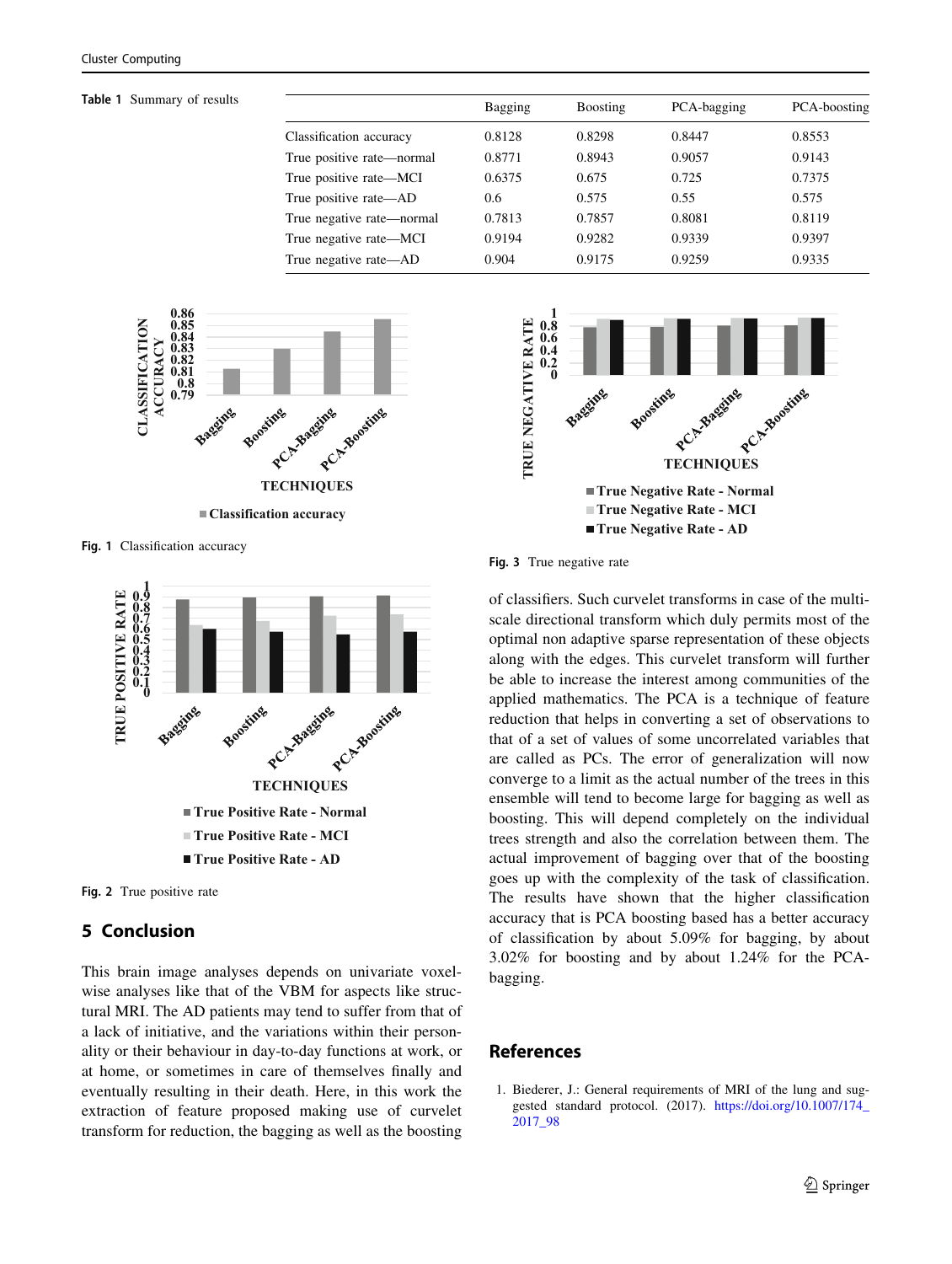- <span id="page-7-0"></span>2. Papakostas, G.A., Savio, A., Graña, M., Kaburlasos, V.G.: A lattice computing approach to Alzheimer's disease computer assisted diagnosis based on MRI data. Neurocomputing 150, 37–42 (2015)
- 3. Zhang, W., Song, L., Yin, X., Zhang, J., Liu, C., Wang, J., Lii, H.: Grey matter abnormalities in untreated hyperthyroidism: a voxel-based morphometry study using the DARTEL approach. Eur. J. Radiol. 83(1), e43–e48 (2014)
- 4. Zhang, Y., Wang, S., Huo, Y., Wu, L., Liu, A.: Feature extraction of brain MRI by stationary wavelet transform and its applications. J. Biol. Syst. 18(spec01), 115–132 (2010)
- 5. Van Der Maaten, L., Postma, E., Van den Herik, J.: Dimensionality reduction: a comparative. J. Mach. Learn Res. 10, 66–71 (2009)
- 6. Bertrand, H., Perrot, M., Ardon, R., Bloch, I.: Classification of MRI data using deep learning and gaussian process-based model selection. (2017). arXiv preprint [arXiv:1701.04355](http://arxiv.org/abs/1701.04355)
- 7. Minhas, S., Khanum, A., Riaz, F., Alvi, A., Khan, S.A.: A non parametric approach for mild cognitive impairment to AD conversion prediction: results on longitudinal data. IEEE J. Biomed. Health Inf. 21, 1403 (2016)
- 8. Khedher, L., Ramírez, J., Górriz, J.M., Brahim, A., Segovia, F., Alzheimer's Disease Neuroimaging Initiative: Early diagnosis of Alzheimer's disease based on partial least squares, principal component analysis and support vector machine using segmented MRI images. Neurocomputing 151, 139–150 (2015)
- 9. Kong, Y., Deng, Y., Dai, Q.: Discriminative clustering and feature selection for brain MRI segmentation. IEEE Signal Process. Lett. 22(5), 573–577 (2015)
- 10. Villarini, B., Asaturyan, H., Thomas, E.L., Mould, R., Bell, J.D.: A framework for morphological feature extraction of organs from MR images for detection and classification of abnormalities. In: Proceedings of the 30th IEEE International Symposium on Computer-Based Medical Systems (CBMS) (2017)
- 11. Selvaraj, D., Dhanasekaran, R.: A review on tissue segmentation and feature extraction of MRI brain images. Int. J. Comput. Sci. Eng. Technol. 4, 1313–1332 (2013)
- 12. Lemaître, G., Martí, R., Freixenet, J., Vilanova, J.C., Walker, P.M., Meriaudeau, F.: Computer-aided detection and diagnosis for prostate cancer based on mono and multi-parametric MRI: a review. Comput. Biol. Med. 60, 8–31 (2015)
- 13. El-Dahshan, E.S.A., Mohsen, H.M., Revett, K., Salem, A.B.M.: Computer-aided diagnosis of human brain tumor through MRI: a survey and a new algorithm. Expert Syst. Appl. 41(11), 5526–5545 (2014)
- 14. Zhu, X., Suk, H.I., Wang, L., Lee, S.W., Shen, D., Alzheimer's Disease Neuroimaging Initiative: A novel relational regularization feature selection method for joint regression and classification in AD diagnosis. Med. Image Anal. 38, 205–214 (2017)
- 15. Bron, E.E., Steketee, R.M., Houston, G.C., Oliver, R.A., Achterberg, H.C., Loog, M., Klein, S.: Diagnostic classification of arterial spin labeling and structural MRI in presenile early stage dementia. Hum. Brain Mapp. 35(9), 4916–4931 (2014)
- 16. Tzalavra, A., Dalakleidi, K., Zacharaki, E.I., Tsiaparas, N., Constantinidis, F., Paragios, N., Nikita, K.S.: Comparison of multi-resolution analysis patterns for texture classification of breast tumors based on DCE-MRI. In: International Workshop on Machine Learning in Medical Imaging, pp. 296–304. Springer International Publishing (2016)
- 17. Petersen, R.C., Aisen, P.S., Beckett, L.A., Donohue, M.C., Gamst, A.C., Harvey, D.J., Trojanowski, J.Q.: Alzheimer's disease neuroimaging initiative (ADNI) clinical characterization. Neurology 74(3), 201–209 (2010)
- 18. Weiner, M.W., Veitch, D.P., Aisen, P.S., Beckett, L.A., Cairns, N.J., Green, R.C., Morris, J.C.: The Alzheimer's disease

neuroimaging initiative: a review of papers published since its inception. Alzheimer's Dement. 9(5), e111–e194 (2013)

- 19. Moradi, E., Pepe, A., Gaser, C., Huttunen, H., Tohka, J., Initiative, Alzheimer's Disease Neuroimaging: Machine learning framework for early MRI-based Alzheimer's conversion prediction in MCI subjects. Neuroimage 104, 398–412 (2015)
- 20. Rajakumar, K., Muttan, D.S.: Texture based mri image retrieval using curvelet with statistical similarity matching. IJCSI Int. J. Comput. Sci. Issues 10(2), 483 (2013)
- 21. Rajakumar, R., Muttan, M.: A framework for MRI image retrieval using curvelet transform and euclidean distance. J. Comput. Sci. 9(3), 285 (2013)
- 22. Herrera, L.J., Rojas, I., Pomares, H., Guillén, A., Valenzuela, O., Baños, O.: Classification of MRI images for Alzheimer's disease detection. In: 2013 International Conference on Social Computing (SocialCom), pp. 846–851. IEEE. (2013)
- 23. Lama, R.K., Gwak, J., Park, J.S., Lee, S.W.: Diagnosis of Alzheimer's disease based on structural MRI images using a regularized extreme learning machine and PCA features. J. Healthcare Eng. (2017). <https://doi.org/10.1155/2017/5485080>
- 24. Kumaraswamy, Y.: Performance evaluation of content based image RETRIEVAL for medical images. Indian J. Comput. Sci. Eng. (IJCSE) 4(2), 185–191 (2013)
- 25. Ramírez, J., Górriz, J.M., Ortiz, A., Padilla, P., Martínez-Murcia, F.J., Alzheimer Disease Neuroimaging Initiative: Ensemble tree learning techniques for magnetic resonance image analysis. In: Innovation in Medicine and Healthcare 2015, pp. 395–404. Springer, Cham (2016)
- 26. Gray, K.R.: Machine learning for image-based classification of Alzheimer's disease (2012)
- 27. Ramírez, J., Górriz, J.M., Martínez-Murcia, F.J., Segovia, F., Salas-Gonzalez, D.: Magnetic resonance image classification using nonnegative matrix factorization and ensemble tree learning techniques. In: 2016 IEEE 18th International Workshop on Multimedia Signal Processing (MMSP), pp. 1–5. IEEE (2016)



S. Saravanakumar received the B.E. degree in Computer Science and Engineering in 2007 from Hindusthan college of engineering and technology, Coimbatore and the M.E. degree in Computer Science and Engineering in 2009 from the Bannari Amman Institute of Technology, Sathyamangalam. He is pursuing his Ph.D. in Information and Communication Engineering in Anna University, Chennai. Currently he is working as an Assistant

Professor in Department of Computer Science and Engineering in Aditya Institute of Technology, Coimbatore. His areas of interest include data mining and meta-heuristic optimization techniques.